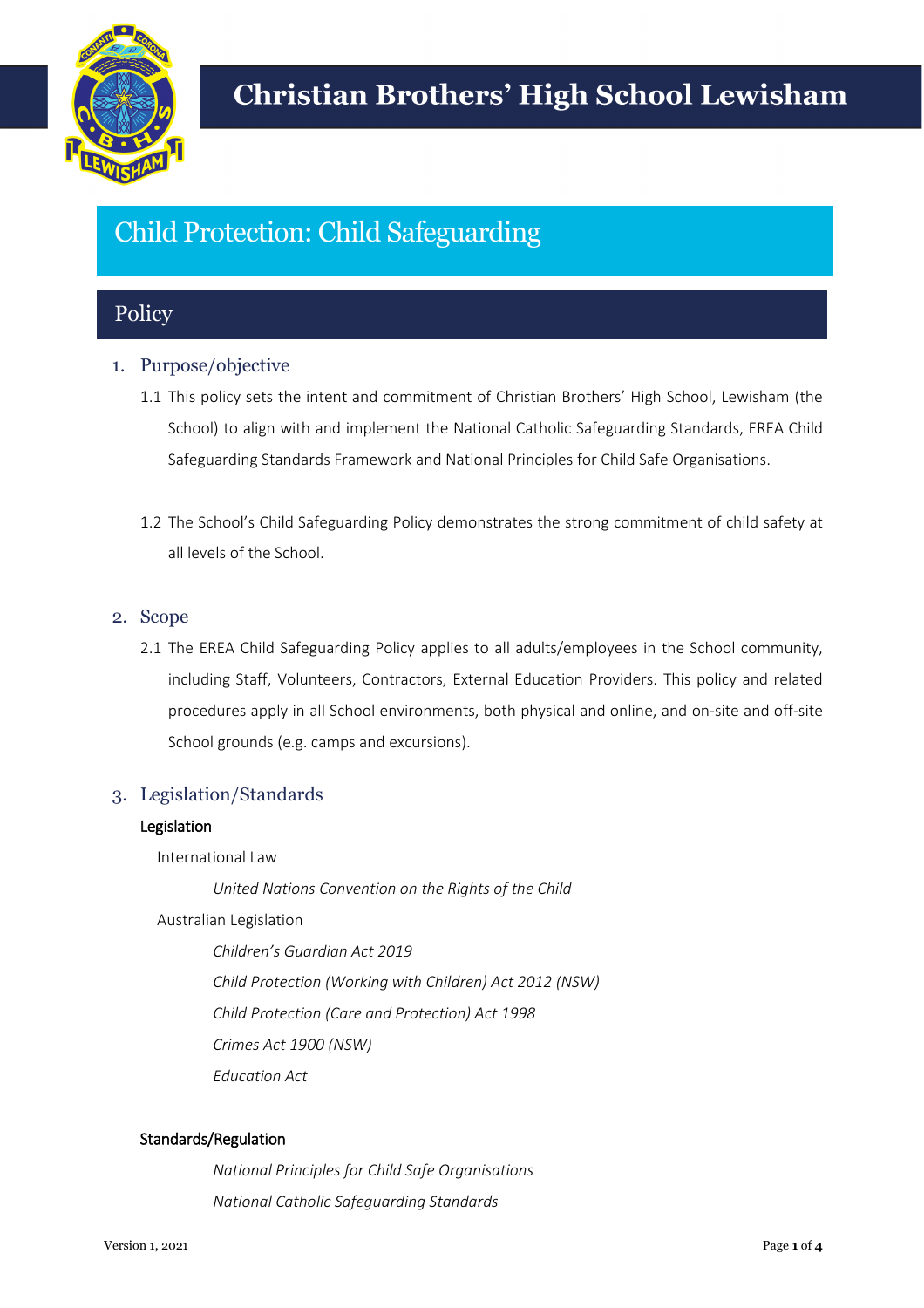

*NSW Child Safeguarding Standards NSW Education Standards Authority (NESA) – Standard 3.6 (Child Protection) EREA Child Safeguarding Standards Framework*

# 4. Procedure

4.1 The School is committed to creating a culture which minimise opportunities of abuse to occur and ensure appropriate care of all children and young adults.

## 4.2 School Governance

- a) Our policies and procedures document how the School is safe for children and young people.
- b) The School considers the risk of harm to students in all areas of the School and actively aims to mitigate this while promoting student's development and independence.
- c) Relevant procedures reference and align with the relevant policy statements (i.e. excursions, acceptable use of IT and social media policies).
- d) We conduct regular reviews and act to improve child safe practices.

## 4.3 People

- a) Our employees are suitable to be employed in child related work and are committed to the values of child safety.
- b) Staff are equipped with the knowledge, skills and awareness to keep children and young people safe through ongoing education and training.

#### 4.4 Practice

- a) All children who are involved in any School activities, events or programs have a right to be heard, feel safe and thrive.
- b) Students are informed about their rights, participate in decisions affecting them and are taken seriously.
- c) The School champions accessible processes to respond to complaints and concerns are child focused.
- d) Families and communities are informed and involved in promoting child safety and wellbeing.
- e) Diversity of students and their families is respected and equity is promoted.

#### 4.5 Spaces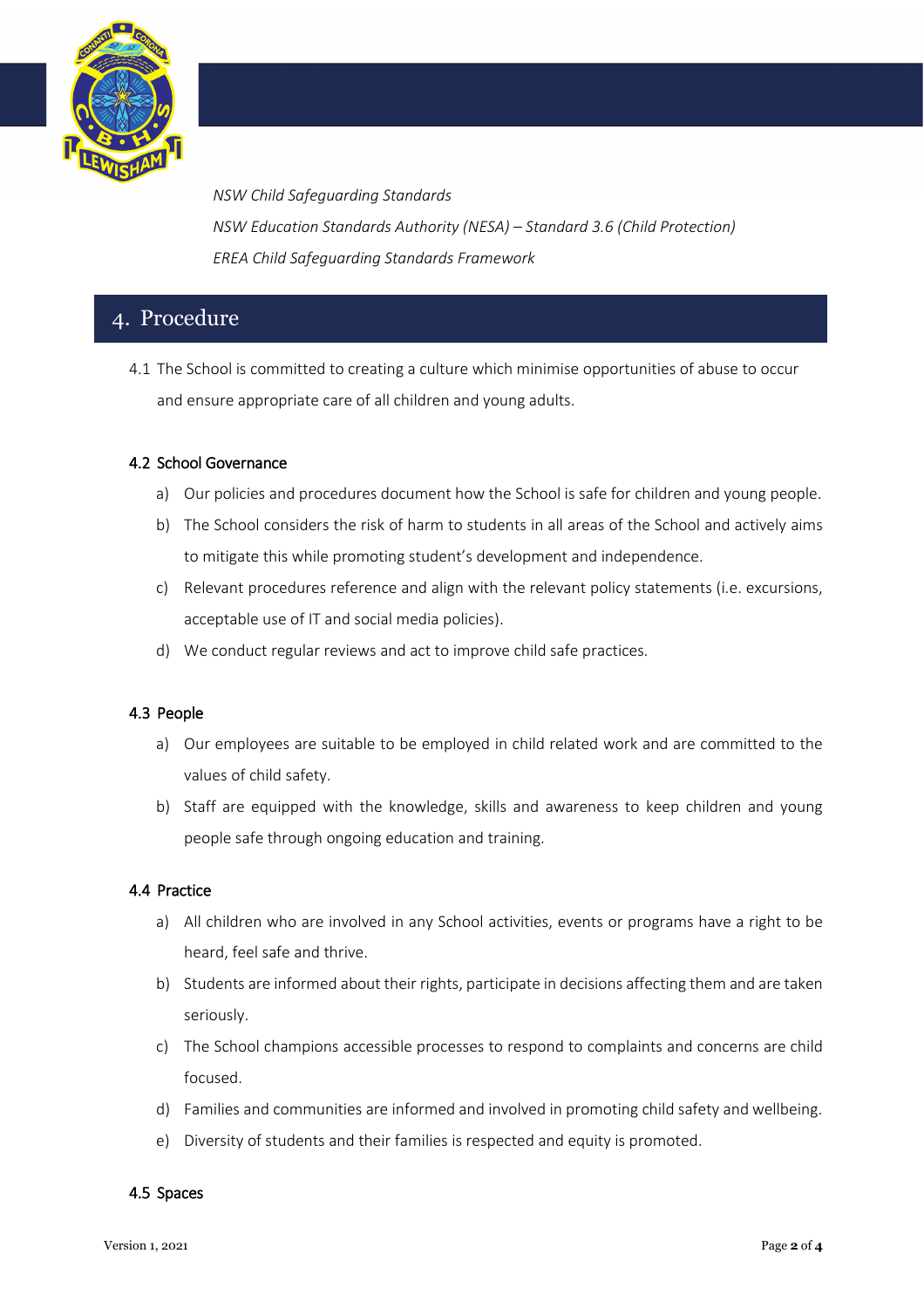

a) The School's physical and online environments promote safety and wellbeing while minimising the opportunity for children and young people to be harmed or exploited.

## 5. Roles and Responsibilities

## 5.1 School Advisory Committee

a) Actively enquire regarding strategies the School and Senior Leadership Team are deploying to ensure the prevention, identification and response to child safeguarding concerns within the School.

## 5.2 School Leadership Team (SLT)

- a) Oversight activities and projects that ensure a continued focus on the implementation of the National Principles at all levels of the School.
- b) Seek ways to harness the voice of students.
- c) Ensure staff are trained and supported to identify strategies focused on preventing, identifying and mitigating risks to students.
- d) Ensure that incident, complaints management and child protection policies are accessible, child focused and clearly outline roles and responsibilities of leadership, staff and volunteers, approaches to dealing with different types of complaints, breaches of relevant policies (i.e. EREA Code of Conduct and obligations to act and report)
- e) Ensure there are systems in place to:
	- record, monitor and escalate and report on issues to child safety and wellbeing
	- regularly review, evaluate and improve child safe practices.

## 5.3 Risk and Compliance Officer

- a) Provide guidance and support to SLT on ways to continuously improve to align policy, practice and systems to the relevant child safe standards.
- b) Support staff to identify strategies focused on preventing, identifying and mitigating risks to students.

## 5.4 Human Resources Manager

- a) Ensure recruitment, training, development and support for staff build confidence in child safe practices as outlined in the EREA Child Safeguarding Standards Framework.
- b) Ensure systems are in place to record, monitor and escalate issues of child safety and wellbeing regarding contractors/third party labour hire.